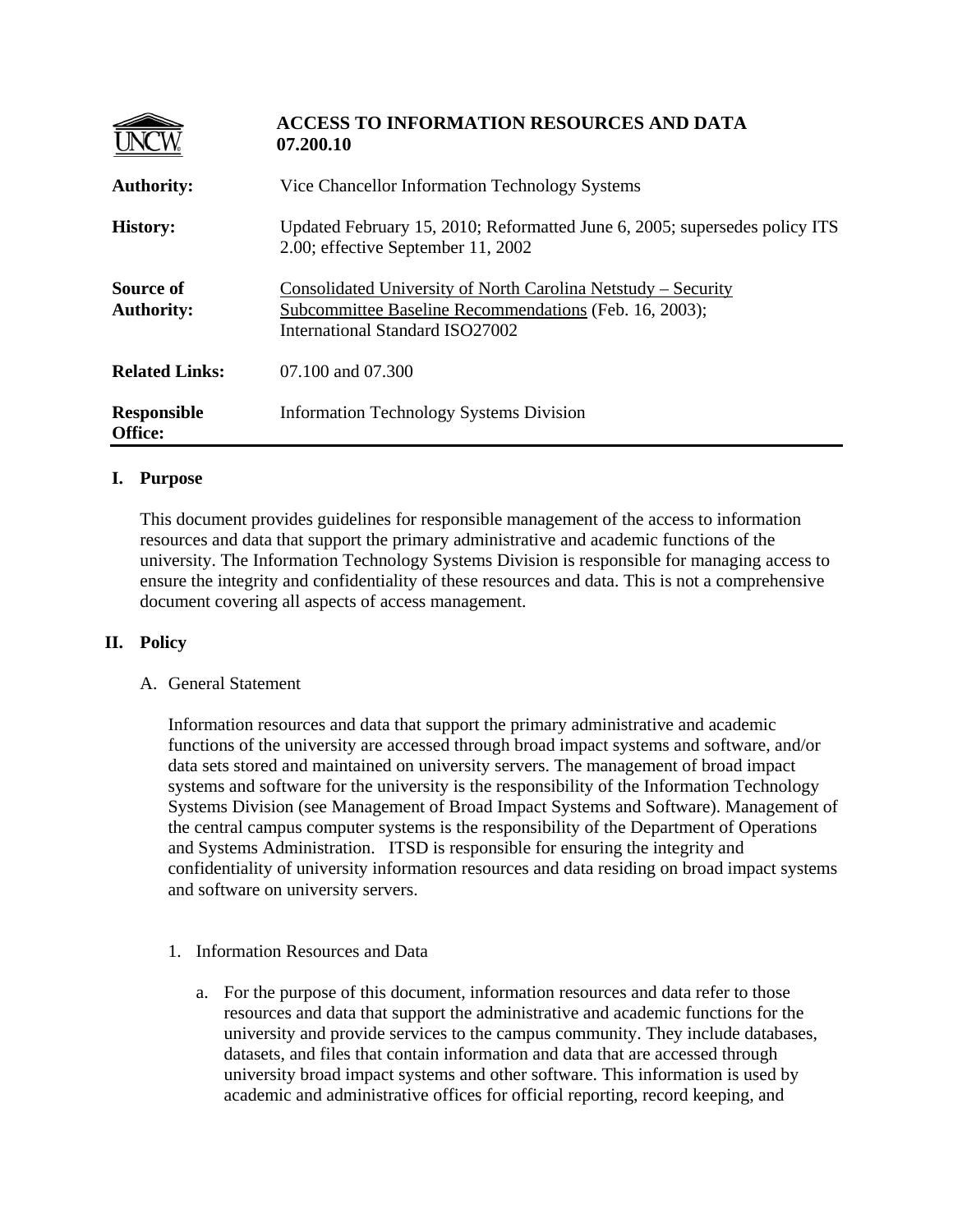performing the daily business of the university community.

## **III. Principles and Guidelines**

- A. Broad Impact Software Security and Integrity
	- 1. IT Security in coordination with the appropriate data custodian is responsible for ensuring the data integrity and confidentiality such that access to the data is limited to the minimum required relative to job responsibilities of each individual or the individual's right to know. ITSD and the departments with specific data responsibilities for systems/applications and/or components of individual systems have instituted policies and procedures that address security and access controls ensuring confidentiality and integrity of information resources and data. These policies and procedures follow industry standard guidelines for information systems security and integrity, including COBIT standards. They address different levels of access and security as follows:
		- i. The IT Security Office Systems Liaison for Security Administration is responsible for administering security for the SunGard Banner suite of administrative systems. This position performs periodic reviews and audits to ensure that the access granted to each individual continues to be limited to the minimum access required relative to job responsibilities of each individual or the individual's right to know.
		- ii. UNCW Division Heads are responsible for verifying that the permissions granted to their subordinates are appropriate for the roles that they are assigned in order to perform the functions associated with their position annually in accordance with provisions set forth in NC State Auditor requirements. This is a control measure necessary to support UNCW Policy 01.230.

B.User accounts are controlled by the following guidelines:

- 1. Users are required to adhere to the UNCW 07.100 Responsible Use of Electronic Resources policy.
- 2. User's password information is for their exclusive use. Sharing password information will result in revocation of access privileges.
- 3. User access is limited to only those networked computer resources and privileges directly required to perform assigned duties, at the discretion of the appropriate Vice Chancellor, director or unit manager.
- 4. Accounts are generally limited to faculty (including adjunct and part time), staff and students of the University of North Carolina Wilmington. Accounts for contractors or time limited employees may be granted based on need established by the appropriate Vice Chancellor, director or unit manager.
- 5. Time limited user accounts will have an expiration date.